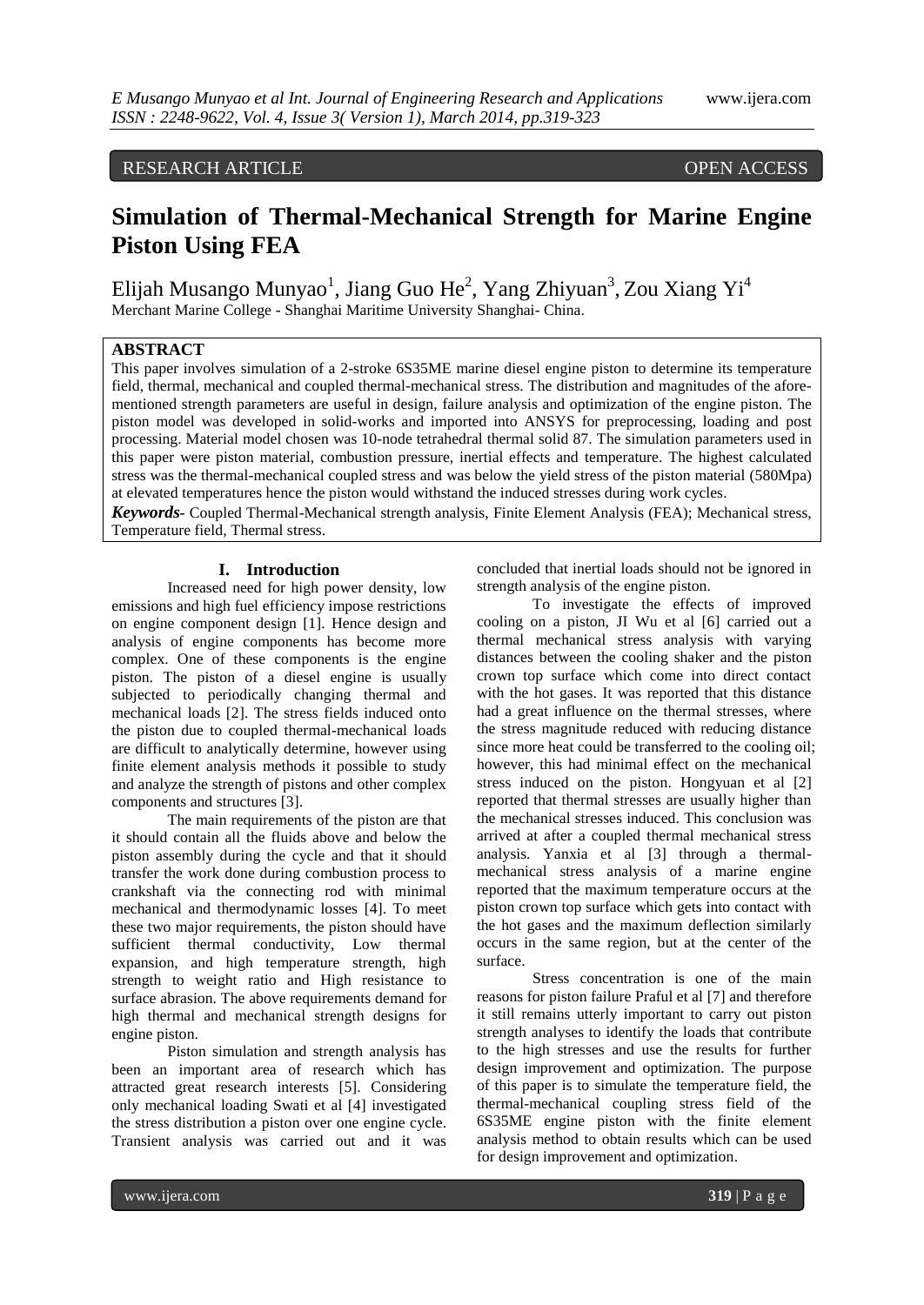# **II. Finite Element Model**

FEA tool is the mathematical idealization of the real system. It is a computer based method that breaks geometry into elements joined by nodes and a series of equation to each element are formed, and then solved simultaneously to evaluate the behavior of the entire system. The MAN B&W's marine engine piston crown is made of heat resistant chrome molybdenum alloy steel. It is oil cooled and rigidly bolted to the piston rod to allow distortion free transmission of the firing pressure [8].The piston model is developed and analyzed to determine the magnitude and distribution of the thermal and mechanical stresses induced during operation. The following are the engine configuration for which the piston belongs [9]:

 $Speed = 142RPM$ 

Maximum combustion pressure = 18MPa Scavenging pressure  $= 0.265 MPa$ Piston stroke = 1.55m Connecting rod length  $= 1.55$ m

#### **2.1 Material Properties**

The piston is made of heat resistant chrome –molybdenum alloy steel [8]. Chromium is effective for increasing strength and improving oxidation resistance while molybdenum increases strength at higher temperatures [10]. 42CrMo4 steel alloy is employed in modeling and simulation of the piston. The material has a constant density and Poisson's ratio of, 7800  $Kg/m<sup>3</sup>$  and 0.3 respectively. The variation of the material's Young's modulus (E), Yield strength (Y.S), Thermal conductivity (k) and Coefficient of thermal expansion (CTE) with Temperature (T) are shown in TABLE 1[11].

Table 1: Variation of material properties with temperature

| T   | E     | Y.S   | K       | C.T.E          |  |
|-----|-------|-------|---------|----------------|--|
| (K) | (GPa) | (MPa) | (W/M.K) | $(10^{-6}$ /K) |  |
| 293 | 212   | 860   | 44      | 13.2           |  |
| 403 | 210   | 800   | 43      | 13.2           |  |
| 573 | 208   | 750   | 40      | 13.7           |  |
| 723 | 202   | 580   | 37      | 13.7           |  |

#### **2.2 Piston Model**

Finite element modeling of any solid component consists of geometry generation, applying material properties, meshing the component, boundary constraints definition, and application of the proper load types. These steps lead to calculation of displacements and stresses in the component being analyzed. In this work, a model of the piston was developed in solid works and imported into ANSYS. The magnitudes and distribution of thermal, mechanical, thermal-mechanical coupled loads'

displacements and corresponding stresses were calculated.





*Figure 1: Piston model*

# **III. Boundary Conditions**

#### **3.1 Thermal Boundary**

The temperature of the piston surface and heat transfer through the piston body cannot be measured accurately, [2] therefore, thermal boundary conditions are used to simulate the temperature field distribution. A complete engine cycle was simulated using the known engine parameters. Mean heat transfer coefficient and the mean (bulk) temperature were determined using (3&4). The heat transfer of the piston was divided into the following 3 sections:

3.1.1 The heat transfer between the combustion gases and the piston crown.

The transient heat transfer coefficient of hot flue gases was obtained from one-dimensional thermodynamic analysis of engine cycle. There are numerous models that have been put forward to determine the heat transfer coefficient of these gases inside the engine cylinder [12]. The heat transfer model due to Woshni (1967) was used to determine the instantaneous heat transfer coefficient of the hot gases [13].

$$
h_{g} = 0.820 D^{-0.2} P^{0.8} U^{0.8} T^{-0.53}
$$
 (1)

$$
U = C_1 C_m + C_2 \frac{V_d T_r}{P_r V_r} (P - P_o)
$$
 (2)

- *P* Transient gas pressure (MPa),
- *D*  Bore diameter (m),
- $U$  Characteristic velocity (m/s)
- *T*  Transient cylinder gas temperature (K), *C1*-2.28, C2=0; during compression;

 $C_1 = 2.28$ , C<sub>2</sub>=0.00324; during combustion,  $C_m$ piston mean speed,

 $V_d$  –swept volume,

 $T_r V_r P_r$  – Temperature, Volume and Pressure respectively, determined from a reference known position and  $P<sub>o</sub>$  is the reference pressure.

 In the analysis, the mean temperature and pressure for a cycle were used. These were determined using (3&4).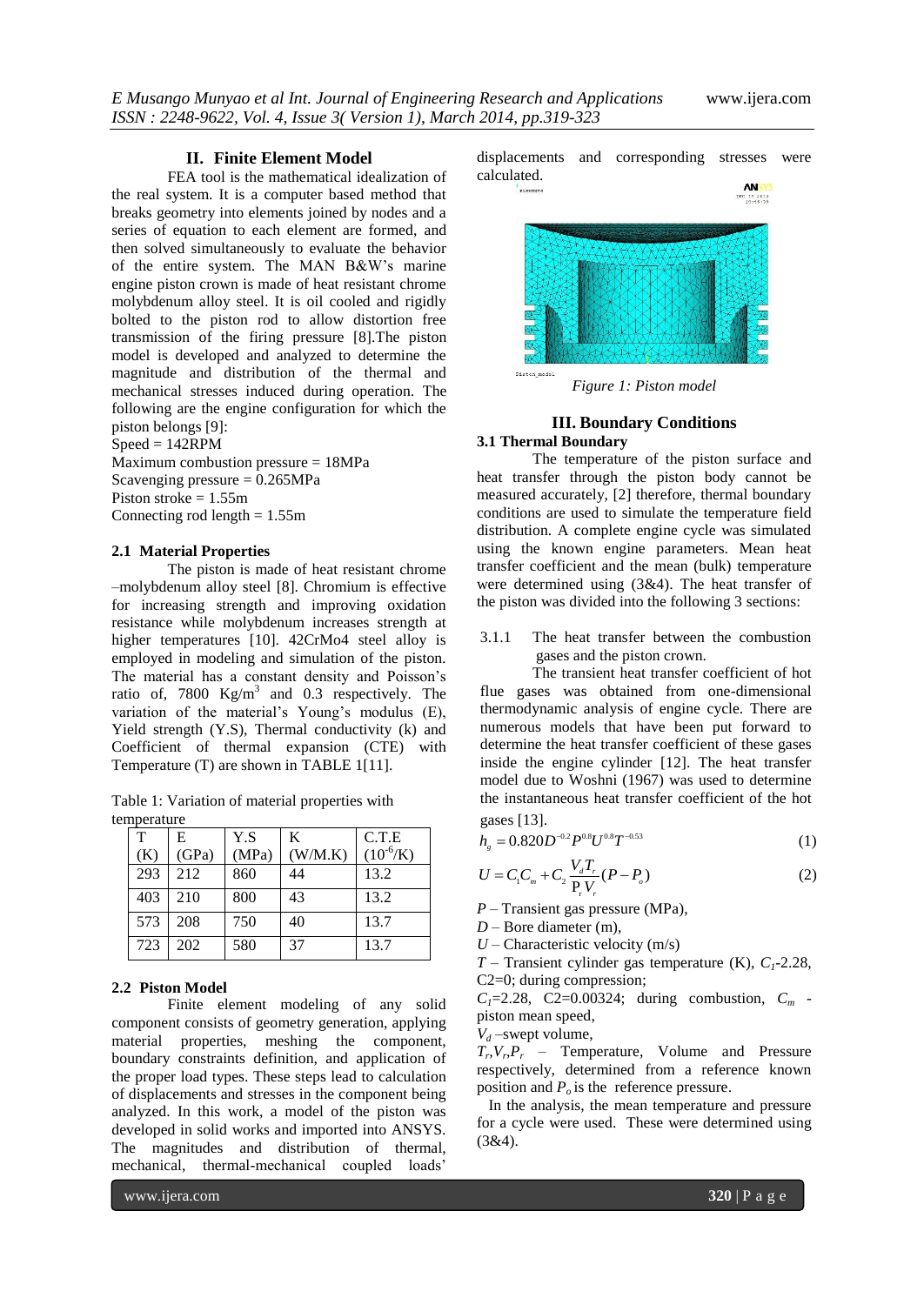$$
h_m = \frac{1}{360} \int_0^{360} h_g d\theta \tag{3}
$$

$$
T_m = \frac{\frac{1}{360} \int_0^{360} T_s h_s d\theta}{h_m}
$$
 (4)

 $h_{m}$ ,  $T_{m}$  are the mean heat transfer coefficient and mean temperature respectively.

# 3.1.2 Heat transfer between the piston undercrown and the cooling oil.

 The piston under crown has a complex shape; however, in this work it is modeled with a circular cross-section. The flow of the cooling oil is assumed to be fully developed turbulent and numerous correlations have been put forward to determine the turbulent heat transfer coefficient. The correlation due to Dittus and Boelter (1930) was used in this work to determine the heat transfer coefficient [14], (5&6).

$$
Nu = 0.0243 \,\text{Re}^{0.8} \,\text{Pr}^n \tag{5}
$$

$$
h_c = \frac{Nuk}{D} \tag{6}
$$

*Nu*, Pr, Re, *k, D* are Nusselt's number, Prandtl number, Reynolds's number, thermal conductivity of lubricating oil and hydraulic diameter respectively. The value of index n is 0.4, when the fluid is being heated and 0.3 when the fluid is being cooled.

 $Pr = \frac{\mu cp}{k}$  $=\frac{\mu cp}{l}$ ; <sub>Where</sub>  $U, \mu, cp, k$  are the piston mean speed,

dynamic viscosity, specific heat capacity and thermal conductivity of lubricating oil respectively.

### 3.1.3 Heat Transfer at the Piston Crown top and Ring Lands

 Heat is transferred to the lubrication oil film between the piston crown top and ring lands through convection and is modeled as a laminar flow between two parallel plates [14]. Hydraulic diameter  $D_h$  is determined as a function of the cross-sectional area of the plates per unit depth and the wetted perimeter. The heat transfer coefficient  $h_c$  is determined using (7).

$$
D_h = \frac{4A}{P} \; ; A = 2b * 1 \; P = 2 \; D_h = 4b \; ;
$$
  
\n
$$
Nu = \frac{h_c D_h}{k} = 8.235 \tag{7}
$$

Where  $A$ ,  $P$ ,  $D_h$ ,  $2b$  are Cross-sectional area of the plate per unit depth, wetted perimeter, the hydraulic diameter and the gap between the piston and the cylinder ( the lubricating oil film) respectively.

#### **3.2 Mechanical Boundary Conditions**

The mechanical loads due to combustion pressure and reciprocating inertia of the piston were considered in this study. The known engine parameters and thermodynamic relations were used to determine the maximum combustion pressure. The pressure variation over one engine cycle is shown in the fig. 2. The maximum pressure was applied as a surface load on the piston model top face. The piston inertia load is applied as acceleration rather than a force in ANSYS. The maximum acceleration of the piston was determined using (8):

$$
a = R\omega^2 (\cos \alpha + \lambda \cos(2\alpha))
$$
 (8)

Where  $a, R, \omega, \lambda, \alpha$  are piston acceleration, crank radius, crank velocity, crank radius-connecting rod ratio and crank angular position respectively.



# **Results and Analyses 4.1 The temperature field of the piston**

 The temperature field was calculated after applying convective thermal loads determined from (1-7). The bulk temperature of the cooling oil was determined by considering the inlet and outlet temperatures of the cooling oil. The maximum temperature obtained was 660K which occurred at the piston crown top region and the minimum of 323K occurred at the lower part of the piston crown. The high temperatures can be attributed to the inadequate cooling which can be improved by considering the cooling shakers which would improve the cooling process. These were omitted in this analysis for model simplification. It can be seen that the temperature contours are smooth across the model which shows that the analysis is credible.

www.ijera.com **321** | P a g e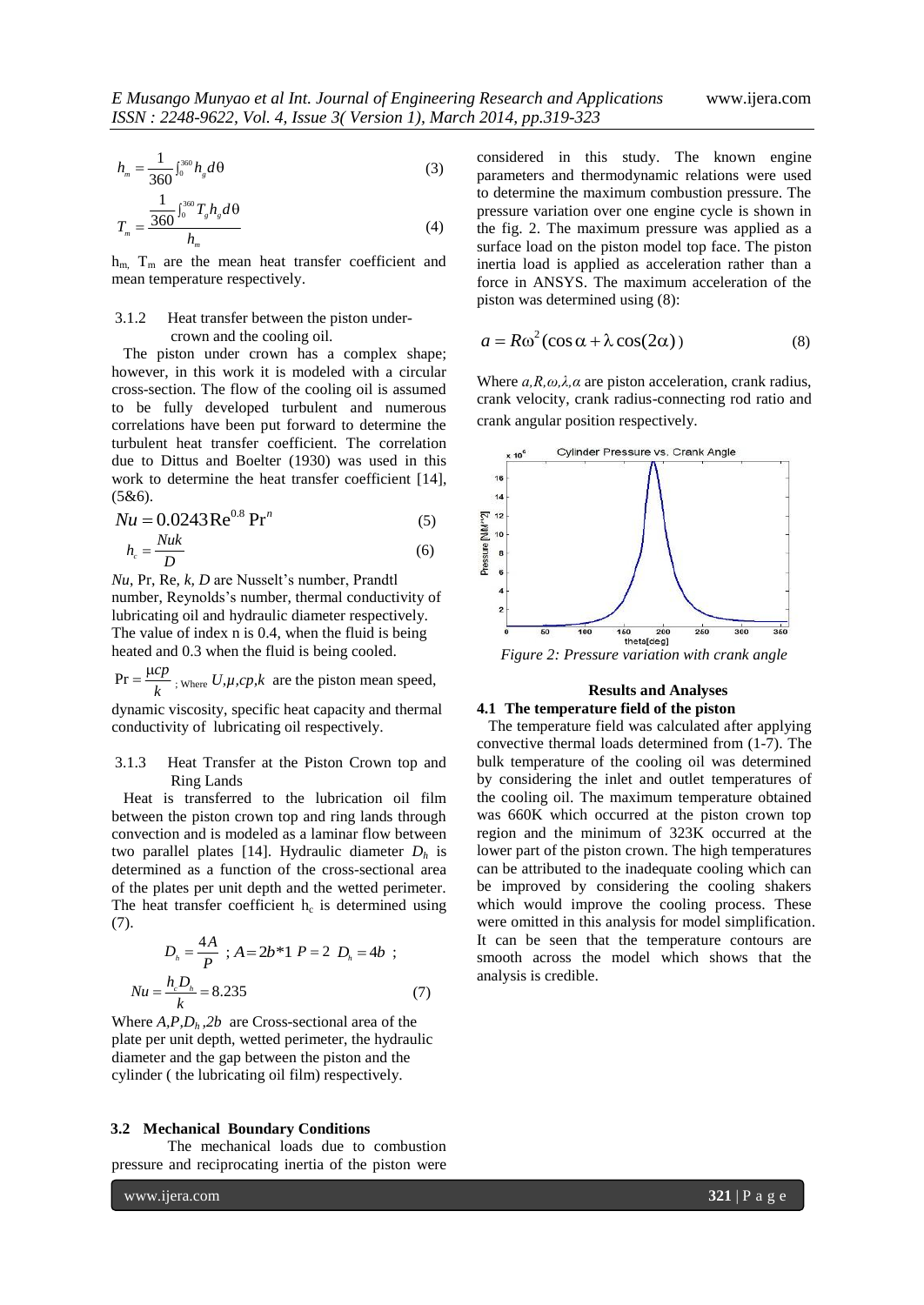

*Figure 3: Temperature distribution over the piston.*

#### **4.2 Thermal Stress Analysis**

The thermal effect on the piston resulted to a maximum deformation of 0.843mm which occurred at the edges of the piston top face in direct contact with the hot gases in the radial direction as shown in fig. 4. This can be attributed to the thermal expansion of the piston edges. The maximum calculated thermal stress on the piston was 495MPa as shown in fig. 5. This occurred at the inner boundary of the piston top surface. This can be attributed to high thermal strains due to the large temperature differences resulting from cooling and the irregular shape of this region. The calculated stress is below the lowest yield strength of 580MPa at high temperature as shown in table 1.This implies that at the calculated temperature the piston still has adequate strength for operating safely without failure. The piston deformation value is also within a safe margin and below the gap between the piston and the cylinder bore of 1.95mm.



<sup>3371</sup><sup>4372-33</sup> *ASI2-33 ASI2-33 ASI2-33 ASI2-33 ASI2-33 ASI2-33 ASI2-33 ASI2-33 ASI2-33 ASI2-33 ASI2-33 ASI2-33 ASI2-33 ASI2-33 ASI2-33 ASI2-33 ASI2-33 ASI2-33 ASI2-33 ASI2-33 ASI2-*



*Figure 5: Thermal stress on the piston*

www.ijera.com **322** | P a g e

#### **4.3 Mechanical Stress Analysis**

The maximum deformation of the piston occurred at the centre of the piston crown. This is because it is the main thrust surface of the combustion pressure load. In addition, this region has a reduced thickness compared to the other regions of the piston. The optimally reduced thickness improves heat transfer from the piston to the cooling oil which is supplied from underneath the piston crown. As shown in fig. 6&7, maximum piston deformation under mechanical load is 0.119mm with a maximum induced mechanical stress of 200MPa.





*Figure 7: Mechanical stress on the piston*

### **4.4 Coupled Thermal-Mechanical Stress Analysis**

A coupled thermal-mechanical stress analysis of the piston under both thermal and mechanical loads was performed. The analysis results showed that the maximum deformation of the piston was 0.871mm and occurred at the piston top surface edges as shown in fig. 8. This deformation is within a safe limit and would not affect the safe and effective operation of the piston since the piston-cylinder gap is 1.95mm. A maximum coupled thermal-mechanical stress of 517MPa was induced onto the piston by the effect of the combined thermal and mechanical loads. The calculated stress is within a safe margin relative to the lowest yield strength value of 580MPa at elevated temperatures.